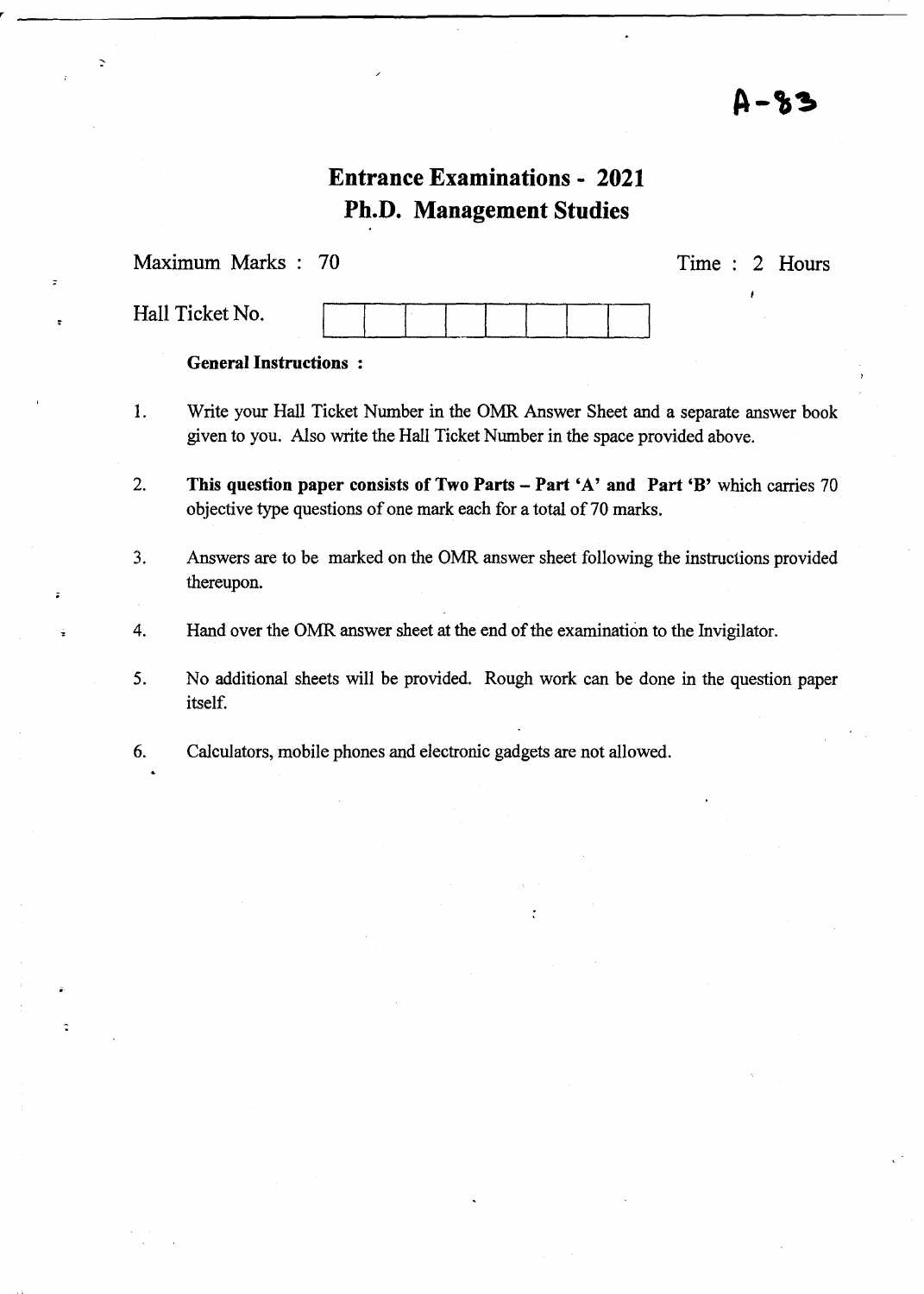#### **Part-A**

1. What are the two goals of theory?

 $A2 - A$ 

- (A) Speculation and confirmation
- (B) Understanding and predicting
- (C) Deducting and inducting
- (D) Abstraction and concretization
- 2. In theory development, which of the following is the level of knowledge expressing a concept that exists only as an idea or a quality apart from an object?
	- (A) Empirical level
	- (B) Primary level
	- (C) Conceptual level
	- (D) Abstract level
- 3. Which of the following is a statement explaining the logical linkage among certain concepts by asserting a universal connection between concepts?
	- (A) Hypothesis
	- (B) Proposition
	- (C) Construct
	- (D) Theory
- 4. Which type of business research address who, what, when, where, why, and how questions?
	- (A) Causal research
	- (B) Exploratory research
	- (C) Descriptive research
	- (D) Proscriptive research
	- 5. In research, anything that varies or changes from one instance to another is called a:
		- (A) Variable
		- (B) Constant
		- (C) Category
		- (D) Classification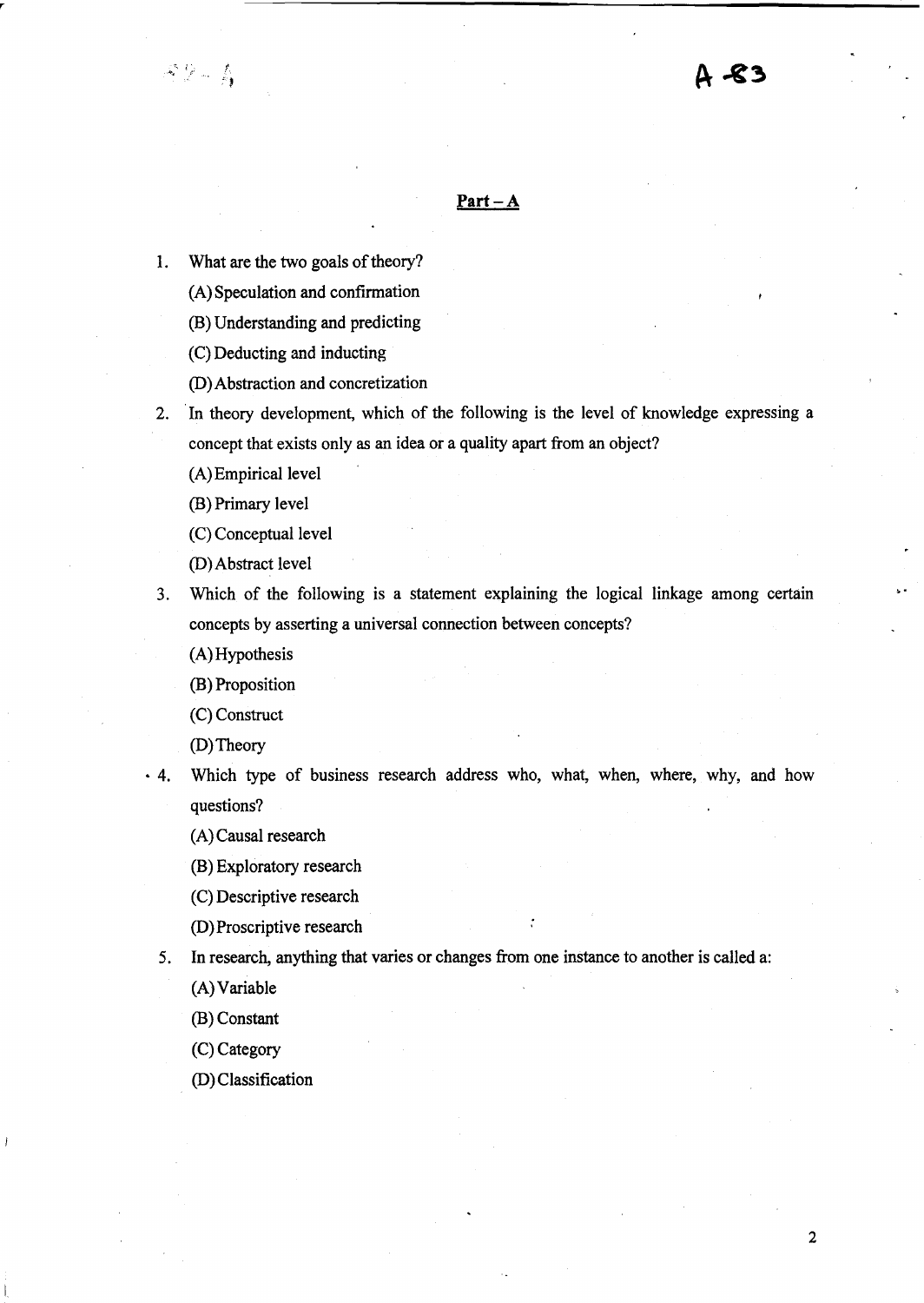6. Research that is conducted to clarify the nature of a research problem is called research.

(A) Exploratory

þ

(B) Judgmental

(C) Descriptive

(D) Convenience

7. Titan has noticed that companies that advertise a lot seem to have higher sales than those that do not. His use of secondary data to help specify this relationship is an example of:

(A) Data conversion

(B) Validation

(C) Reliability

(D) Model building

8. The tendency for respondents to agree with most questions in a survey is known as:

(A) Auspices bias

(B) Interviewer bias

(C) Extremity bias

(D) Acquiescence bias

9. Longitudinal studies that survey several different samples at different times are called: (A) Cohort studies

(B) Structured studies

(C) Segmented studies

(D) Linked studies

10. All of the following are advantages of Internet surveys EXCEPT:

(A) Random sampling

(B) Speed

(C) Visual appeal

(D) Accurate real-time data capture

11. Ram lent Rs. 5,000 to Shyam for 2 years and Rs. 3,000 to Hari for 4 years on simple interest at the same rate of interest and received Rs. 2,200 in all from both of them as interest. The rate of interest per annum is:

 $(A) 5%$ 

(B) 7%

(C) 10%

(D) 11%

3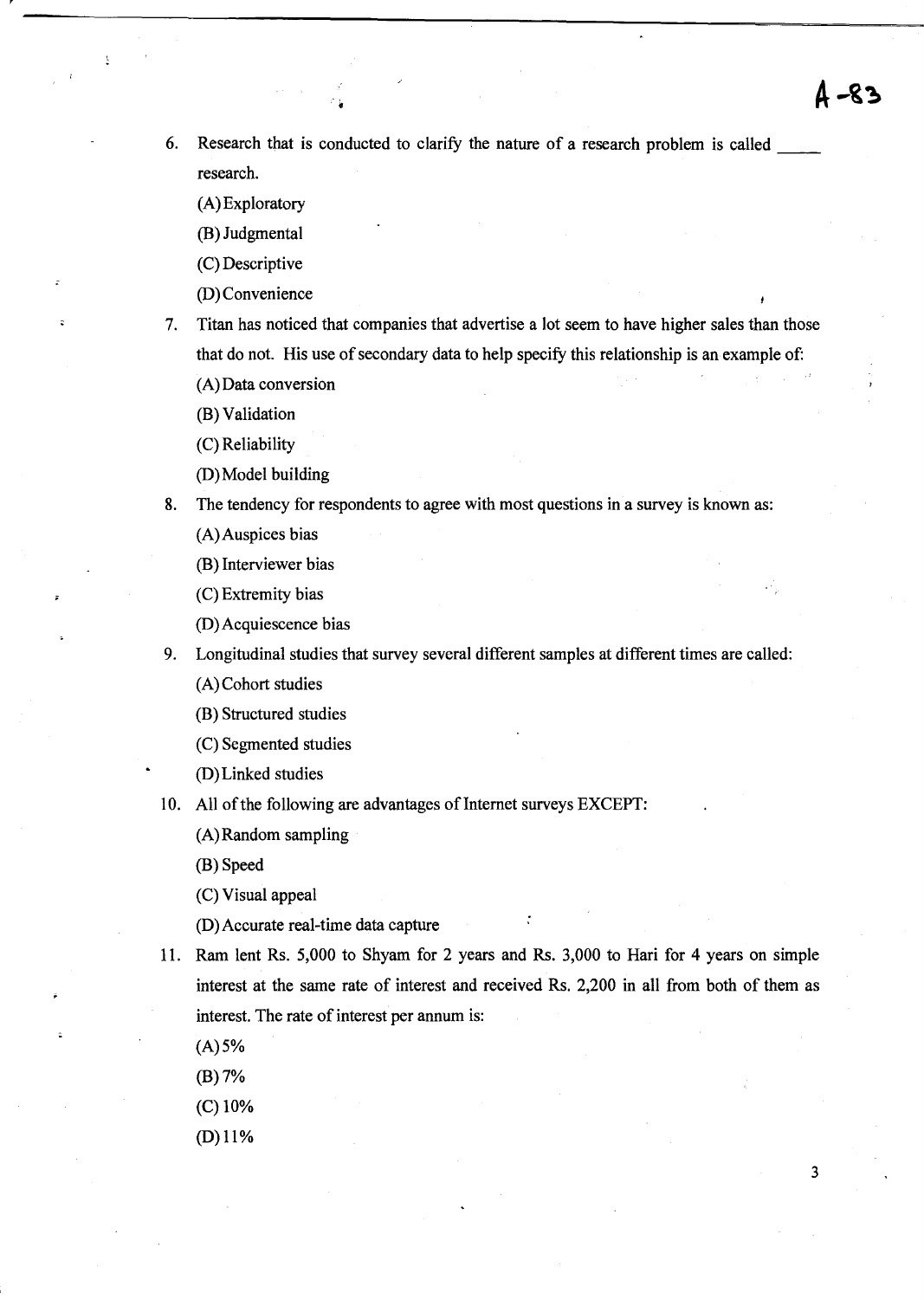**A - & 3** 

12. What is the length of the platform, in which a train 130 metres long and travelling at 45 km/hr can cross in 30 seconds, is:

(A) 195 m

(B) 245 m

(C)235 m

(D) 240 m

13. Find the wrong number in the following number series: 4, 5.1, 7.3, 10.6, 15, 20, 27.1?

 $(A) 5.1$ 

 $(B)$ 4

 $(C)20$ 

- (D) 7.3
- 14. Ratio of present ages of Peter and Harry is 16:7. After 12 years, Peter's age is twice of Harry's age, then find present ages of Peter and Harry?

(A) 66 yr; 22 yr

(B) 80 yr; 35 yr

(C) 96 yr; 42 yr

(D) 98 yr; 45 yr

- 15. An entrepreneur financed a certain amount in a scheme X at 15% p.a. for 2 years and earned Rs 1,950 crores as simple interest. He increased his sum by Rs. 'P' and invested in another scheme Y at 10% p.a. Compound Interest for 2 years and received Rs. 1,680 crores as compound interest. Find the value of 'P'?
	- (A)Rs. 1,800crores

(B) Rs. 1,200crores

(C)Rs. 1,500 crores

(D)Rs. 1,850crores

Directions (16 - 20): Study the following information carefully and answer the questions given below:

There are 9 cardboards named A, B, C D, E, F, G, H and I are placed one above other but not necessarily in the same order. Only 5 cardboards are placed between A and C. E is placed immediate above C. Only three cardboards are placed between E and D. As many cardboards placed between A and D as between B and E. F is placed below B, but not at bottom. More than 4 cardboards are placed between E and F. One cardboard is placed between F and G. Cardboard I is placed above cardboard H.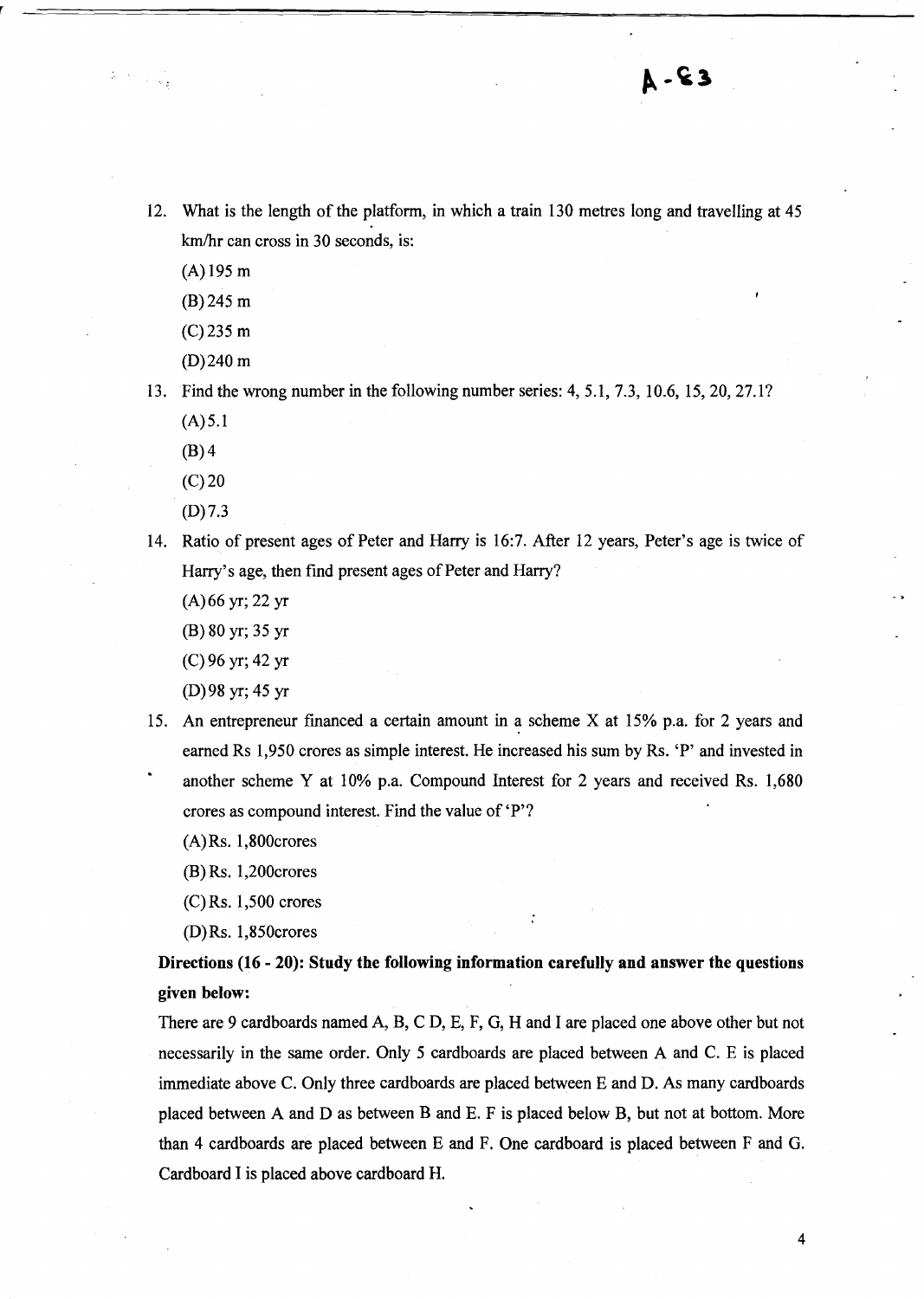16. Which cardboard is placed at bottom?

- (A) A
- $(B)$  D
- (C) G
- (D)

17. How many cardboards are placed between I and A?

- $(A)$  1
- (B) 2
- (C) 3
- (D) 4
- 18. If in a certain way D is related to I and A is related to H then by which among the following B is related?

 $\ddot{\cdot}$ 

- *(A)* A
- $(B)$  C
- (C) G
- (D) E

19. Which cardboard is placed immediate above and immediate below B?

 $(A)$ D and I

(B) I and F

- $(C)$ F and D
- (O)C and H
- 20. What is the position of H?
	- $(A)$ <sup>4th</sup>from the top
	- (B) 3rd form the bottom
	- $(C)$ <sup>4th</sup> from the bottom
	- (D) $6<sup>th</sup>$  from the bottom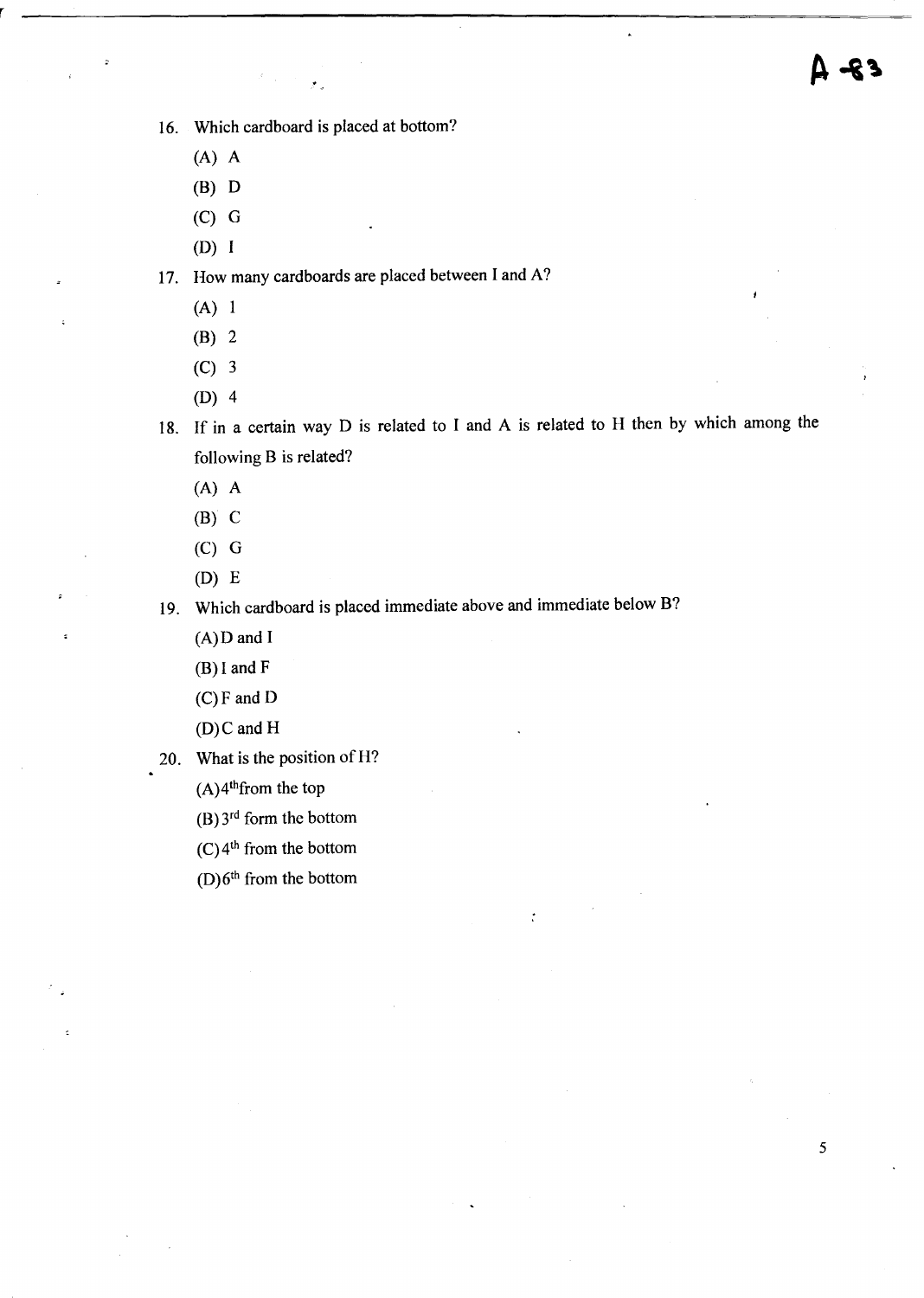**Directions (21 - 25): Study the following information carefully and answer the questions given below:** 

| Year | Item of Expenditure |                    |              |                   |       |  |  |  |
|------|---------------------|--------------------|--------------|-------------------|-------|--|--|--|
|      | Salary              | Fuel and Transport | <b>Bonus</b> | Interest on Loans | Taxes |  |  |  |
| 1998 | 288                 | 98                 | 3.00         | 23.4              | 83    |  |  |  |
| 1999 | 342                 | 112                | 2.52         | 32.5              | 108   |  |  |  |
| 2000 | 324                 | 101                | 3.84         | 41.6              | 74    |  |  |  |
| 2001 | 336                 | 133                | 3.68         | 36.4              | 88    |  |  |  |
| 2002 | 420                 | 142                | 3.96         | 49.4              | 98    |  |  |  |

**Expenditures of A Company (in Lakb Rupees) per Annum Over the given Years** 

- 21. What is the average amount of interest per year which the company had to pay during this period?
	- (A)Rs. 32.43 lakhs
	- (B) Rs. 33.72 lakhs
	- (C) Rs. 34.18 lakhs
	- (D) Rs. 36.66 lakhs
- 22. The total amount of bonus paid by the company during the given period is approximately what percent of the total amount of salary paid during this period?
	- $(A) 0.1%$

 $\label{eq:2} \left\|\frac{\partial}{\partial t}\right\|_{\mathcal{H}}^2 \leq \left\|\frac{\partial}{\partial t}\right\|_{\mathcal{H}}^2 \leq \left\|\frac{\partial}{\partial t}\right\|_{\mathcal{H}}^2$ 

- (B) 0.5%
- (C) 1%
- (D) 1.25%
- 23. Total expenditure on all these items in 1998 was approximately what percent of the total expenditure in 2002?  $\ddot{\cdot}$ 
	- $(A) 62%$
	- (B) 66%
	- (C)69%
	- $(D)71%$
- 24. The total expenditure of the company over these items during the year 2000 is?
	- (A) Rs. 544.44 lakhs
	- $(B)$  Rs. 501.11 lakhs
	- (C) Rs. 446.46 lakhs
	- (D)Rs. 478.87 lakhs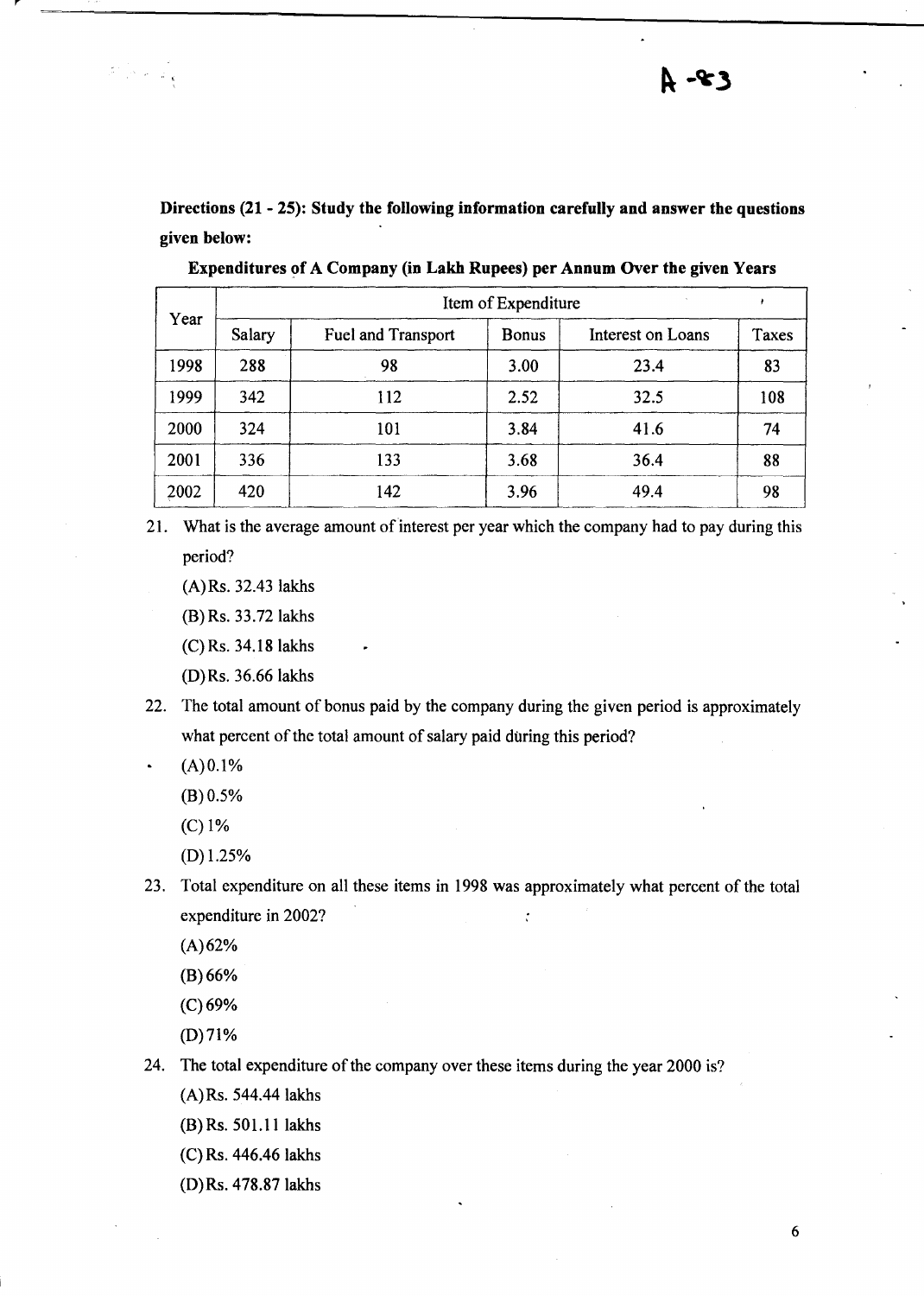7

- 25. The ratio between the total expenditure on Taxes for all the years and the total expenditure on Fuel and Transport for all the years respectively is approximately?
	- $(A)4:7$
	- (B) 10:13
	- (C) 15:18
	- $(D)5:8$

26. Tick the correct one:

(A) Every rational number is a natural number

(B) 5 and 7 are co-primes

(C) 1000 rational numbers can't be inserted between 10 and 100

(D) $\sqrt{5.29}$  is a rational number greater than 7

27. Which of the following is an irrational number between 2 and 3:

- $(A)$  2.457457457.....
- $(B)$  2.100100010000.....
- (C) 2.0513131313 ... .

(D) 2.57898989

28. If 
$$
3\frac{1}{4} + 2\frac{1}{2} - 1\frac{5}{6} = \frac{x^2}{10} + 1\frac{5}{12}
$$
 then what is "x-5"?

- $(A)\sqrt{5}$
- (B) 5
- $(C)$ <sup>O</sup>

(D)25

- 29. Probability of second event in situation if first event has been occurred is classified as: (A) Series probability
	- (B) Conditional probability
	- (C) Joint probability
	- (D) Dependent probability

30. In probability theories, events which can never occur together are classified as:

- (A) Collectively exclusive events
- (B) Mutually exhaustive events
- (C) Mutually exclusive events
- (D) Collectively exhaustive events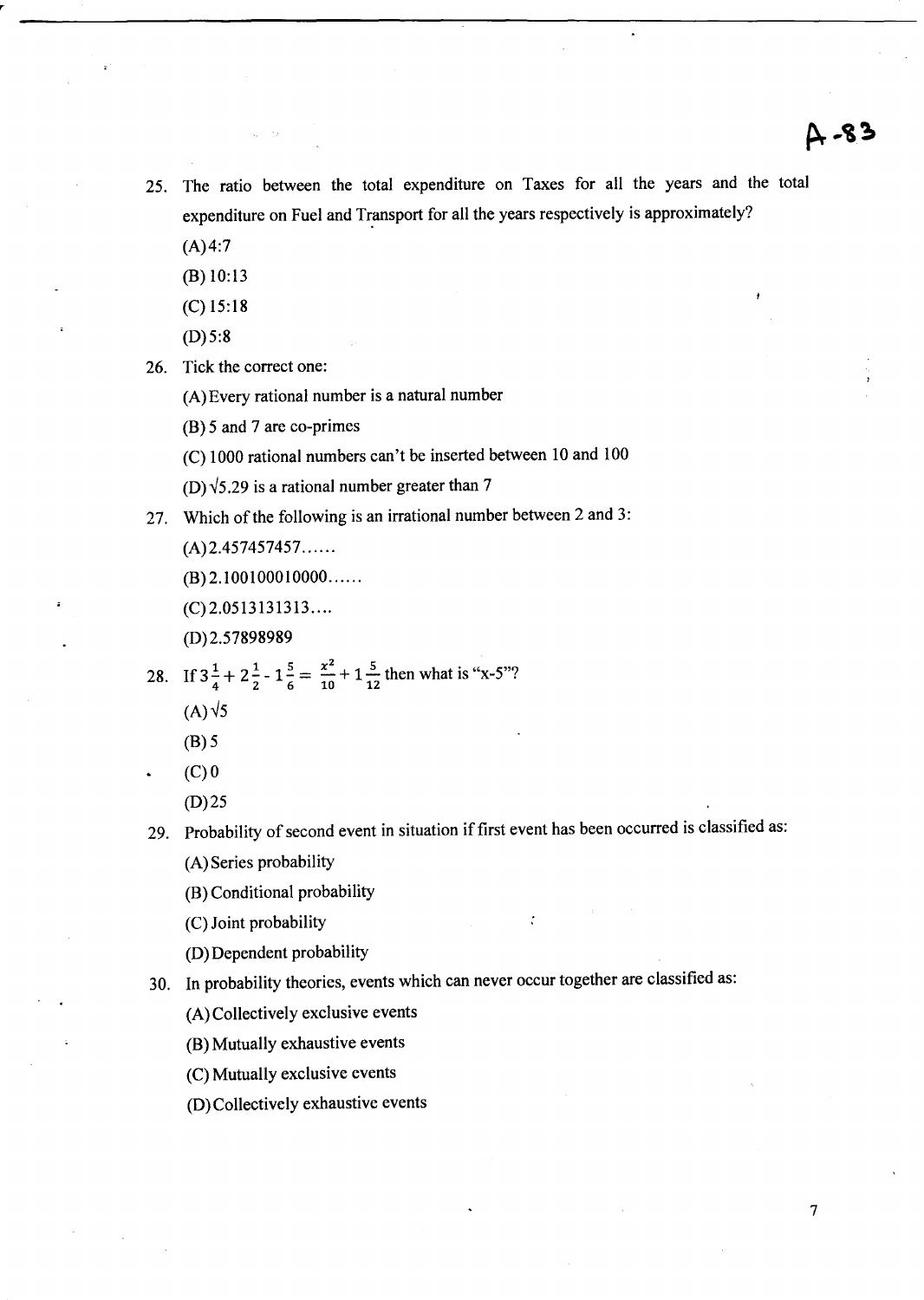## 4-83

- 31. Let n be the number of different 5 digit numbers, divisible by 4 with the digits 1, 2, 3, 4, 5 and 6, no digit being repeated in the numbers. What is the value of n?
	- $(A)$  144

 $\mathcal{L}^{\text{max}}_{\text{max}}$ 

- (B) 168
- (C) 192
- (D) 224
- 32. The angle between the minute hand and the hour hand of a clock when the time is 8.30, is:
	- $(A) 80^{\circ}$
	- $(B) 75^{\circ}$
	- $(C)$  60 $\degree$
	- $(D) 105^{\circ}$
- 33. It was Sunday on Jan 1,2006. What was the day of the week Jan 1, 2010?
	- (A) Sunday
	- (B) Saturday
	- (C) Wednesday
	- (D) Friday
- 34. Statements: No women teacher can play. Some women teachers are athletes.
- Conclusions:
	- I. Male athletes can play.
	- II. Some athletes can play.
	- (A) Only conclusion I follows
	- (8) Only conclusion II follows
	- (C) Either I or II follows
	- (D) Neither J nor II follow
- 35. Statements: All artists are smokers. Some smokers are drunkards.

Conclusions:

- I. All smokers are artists.
- II. Some drunkards are not smokers.
- (A) Only conclusion I follows
- (B) Only conclusion II follows
- (C) Either I or II follows
- (D) Neither I nor II follows

--End of Part A----------

 $\ddot{\cdot}$ 

8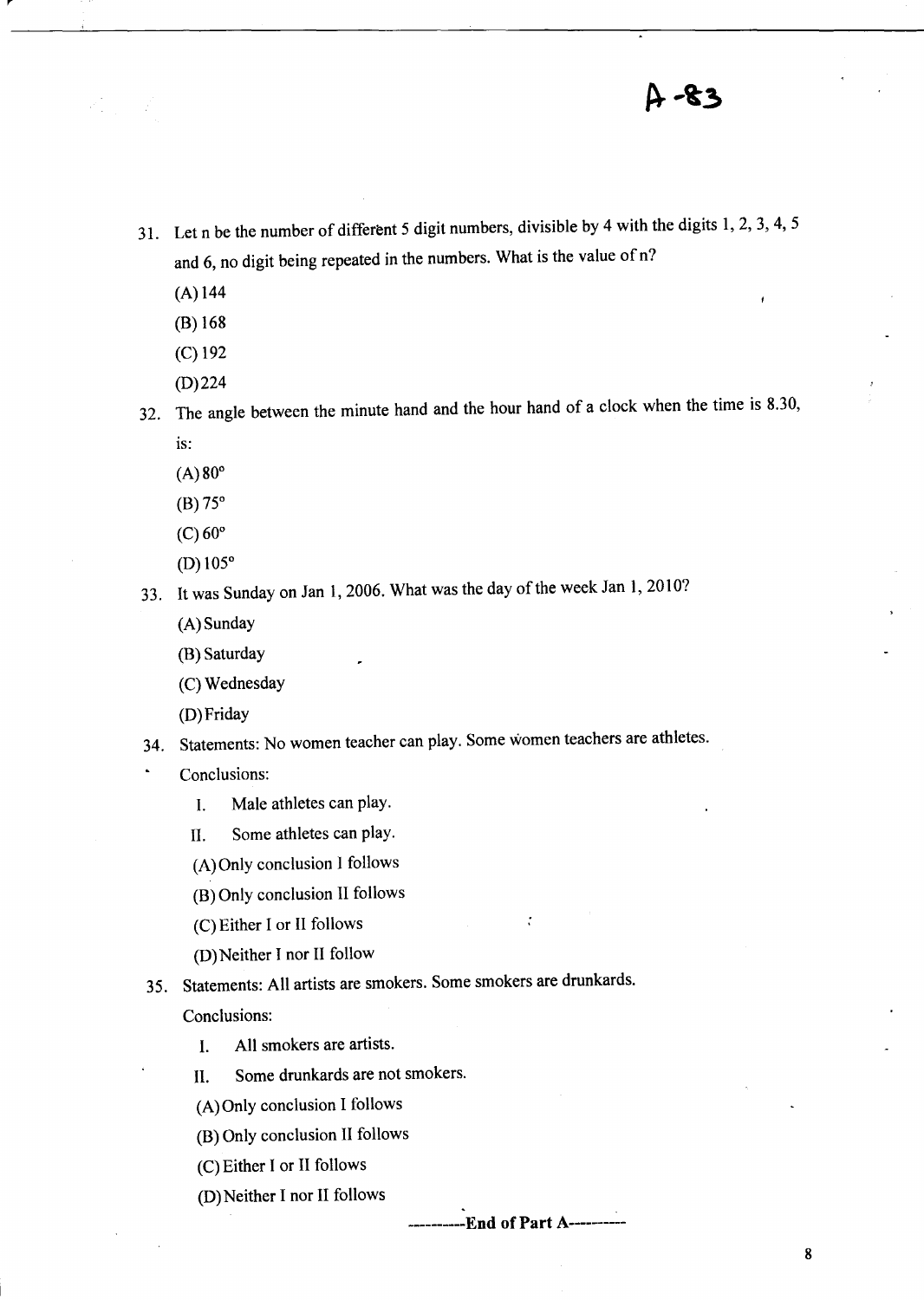#### **Part-B**

36. The cycle time, selected in balancing a line must be:

 $\label{eq:2} \frac{1}{2} \sum_{i=1}^n \frac{1}{2} \sum_{j=1}^n \frac{1}{2} \sum_{j=1}^n \frac{1}{2} \sum_{j=1}^n \frac{1}{2} \sum_{j=1}^n \frac{1}{2} \sum_{j=1}^n \frac{1}{2} \sum_{j=1}^n \frac{1}{2} \sum_{j=1}^n \frac{1}{2} \sum_{j=1}^n \frac{1}{2} \sum_{j=1}^n \frac{1}{2} \sum_{j=1}^n \frac{1}{2} \sum_{j=1}^n \frac{1}{2} \sum_{j=1}^n \frac{1}{$ 

(A) Must be greater than the smallest time element given in the problem

(B) Must be less than the highest time element given in the problem

(C) Must be slightly greater than the highest time element given in the problem

(D) Left to the choice of the problem solver

37. Identify which one of the following is NOT the objective of the maintenance:

(A)To keep all production facilities and allied facilities in an optimum working condition

(B) To ensure specified accuracy to products and time schedule of delivery to customers

(C) To keep the down time of the machine at the maximum

(D) To keep the production cycle within the stipulated range

38. Which one of the following statements is NOT correct?

(A) LFT is calculated from the LFT of the head event

(B) Slack can be calculated by adding EFT and LFT of any job

(C) EFT is the sum of the EST and the time of duration for any event

(D) The Total Project time is the shortest possible time required in completing the project

39. Assuming no safety stock, what is the re-order point (R) given an average daily demand of 50 units, a lead time of 10 days and 625 units on hand?

 $(A)$  550

(B) 700

(C) 715

(D)450

40. If annual demand is 12,000 units, the ordering cost is Rs.6 per order and the holding cost is Rs. 2.50 per unit per year, which of the following is the optimal order quantity?

(A) 576

(B) 120.4

 $(C)60.56$ 

(D) 240

41. In a *PERT/CPM* network, computing the critical path requires:

(A) Determining the total project duration

(B) Assigning the earliest finish time for an activity as the earliest start time for the next

(C) That the latest finishing time for an activity not delay the overall project beyond initial expectation

(D)A sophisticated and complex computer program

9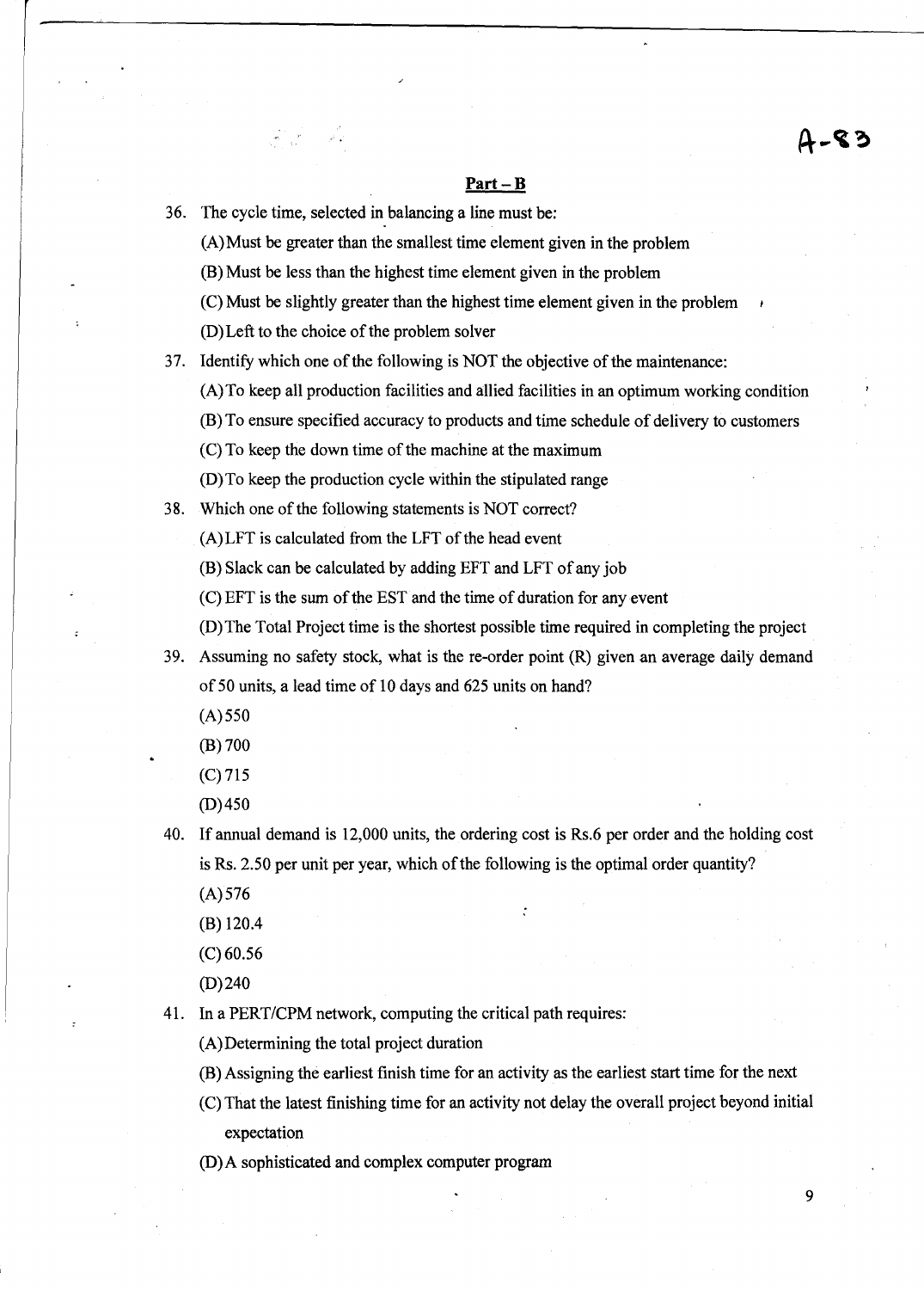42. Which of the following is not included in the function of physical supply?

(A) Standardization

(B) Storage

 $\label{eq:3.1} \frac{d\mathbf{q}}{d\mathbf{q}} = \frac{1}{\mathbf{q}} \frac{d\mathbf{q}}{d\mathbf{q}} = \frac{1}{\mathbf{q}} \frac{d\mathbf{q}}{d\mathbf{q}} \frac{d\mathbf{q}}{d\mathbf{q}} \, .$ 

(C) Packaging

(D) Transportation

43. The practice of using the established brand names of two different companies on the same product is termed as  $\cdot$ 

(A) Manufacturer brand

(B) Private brand

(C) Brand licensing

(D) Co-branding

44. The rate at which customers defect or stop the usage of products of a company:

(A) Price defection

(B) Customer defection

(C) Market defection

(D) Product defection

45. The marketing messages committed to customers wishes is a part of:

(A) Permission marketing

(B) Activity marketing

(C) Supplier marketing

(D) Customer marketing

46. If a firm is practicing the firm is training and effectively, motivating its customer contact employees and all of the supporting service people to work as a team to provide customer satisfaction.

(A) Cross marketing

(B) Up marketing

(C) Interactive marketing

(D) Internal marketing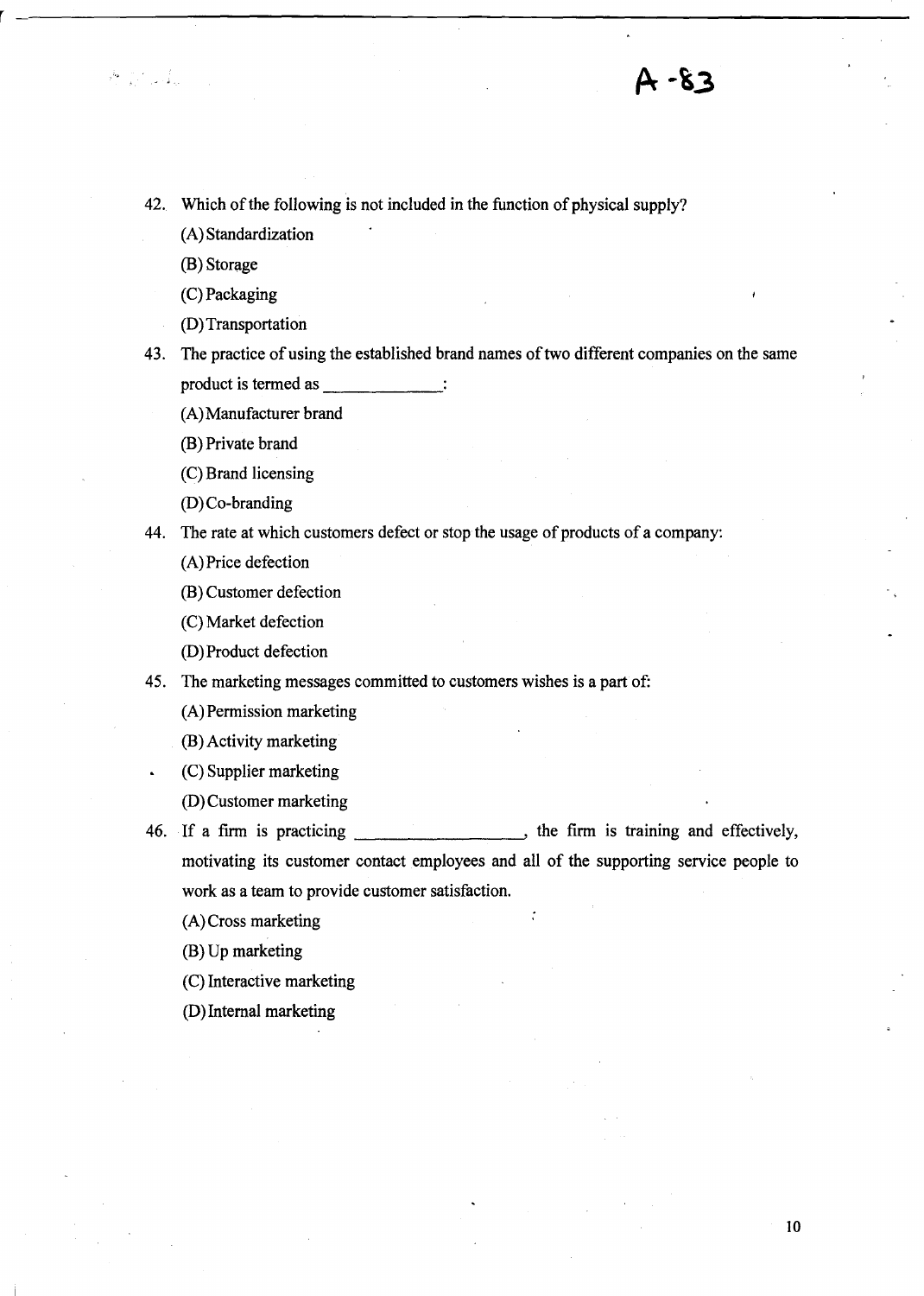- 47. All of the following are ways that marketing plays a key role in the company's strategic planning EXCEPT:
	- (A) Marketing provides a guiding philosophy
	- (B) Marketing provides inputs to strategic planners by helping to identify attractive market opportunities
	- (C) Marketing is the only discipline that can provide a formal structure for the planning effort
	- (D) Within individual business units, marketing designs strategies for reaching the unit's objectives
- 48. A method of rating performance in which the rater chooses from statements that appear equally favourable or equally unfavourable is known as the:
	- (A) Forced distribution method
	- (B) Graphic rating scales

್ನು ಕೆ.<br>ಕೆ. ಸ್. ಕ

- (C)BARS
- (D) Forced choice method
- 49. Collapsing many salary grades into a few wide salary bands is known as:
	- (A) Red circling
	- (B) Broadbanding
	- (C) Pay ranging
	- (D) Factor comparison
- 50. When employees receive a higher rate of pay for all of their work if production exceeds a standard level of output, they are working under which incentive plan?
	- (A) Differential piece rate
	- (B) Standard piece rate
	- (C) Exception bonus rate
	- (D) Individual rate pay
- 51. Stakeholder theory was given by
	- (A) Archie Carroll
	- (B) Michael Hopkins
	- (C) Milton Friedman
	- (D) Edward Freeman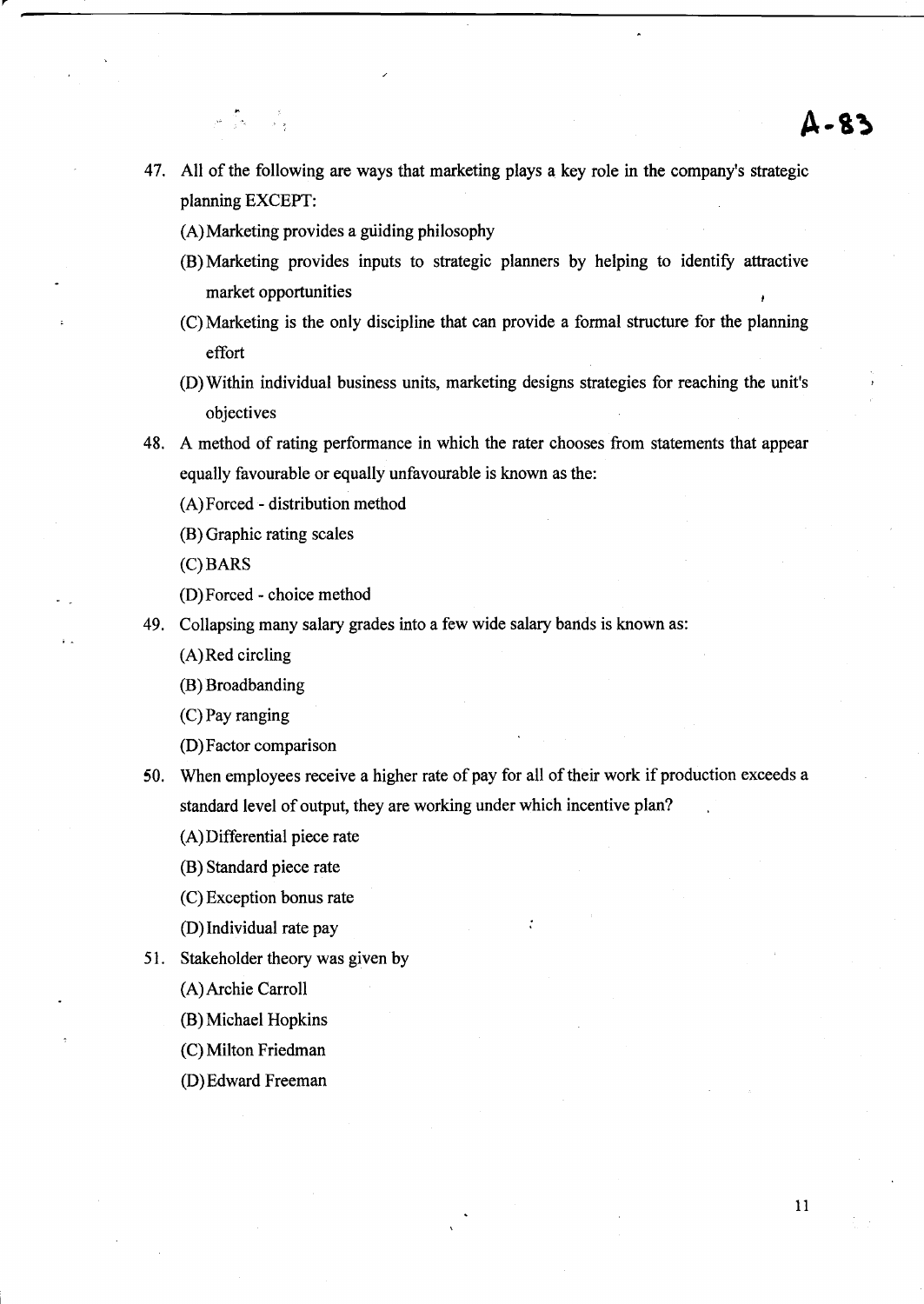52. Jaya is valued by her colleagues for her ability to perform effective break-even analysis on upcoming ventures. In this case, her colleagues value her for competencies that fall within which essential management skills categories?

(A) Technical

 $\frac{\partial V}{\partial \lambda} = \frac{\partial V}{\partial \lambda}$ 

r

(B) Communication

(C)Human

(D) Conceptual

53. A measure of how organizations are becoming more heterogeneous in terms of gender, race, and ethnicity is

(A) Workforce diversity

(B) Affirmative action

(C) Organizational culture

(D) Operational homogeneity

54. The first country to authorize the Pfizer-BioNtech COVID-19 vaccine to fight pandemic? (A) USA

- (B) European Union
- (C) India

 $(D)$  UK

55. NFHS survey of India stands for

(B) National Family Health Survey

(C) National Family Health Status

(D) National Family Health Scheme

56. The e-sanjeevani OPD, which is a telemedicine services platform operationalized by: (A)C-DAC

(B) liPS-Ministry of Health and Family Welfare

(C) CSIR-National Institute of virology

(D) IIT Madras

57. The mostly appropriate globally accepted indicator of Health status of a country:

(A) Overall death rate

(B) Case fatality rate

(C) Infant mortality rate

(D) Maternal mortality rate

<sup>(</sup>A) National Full Health Status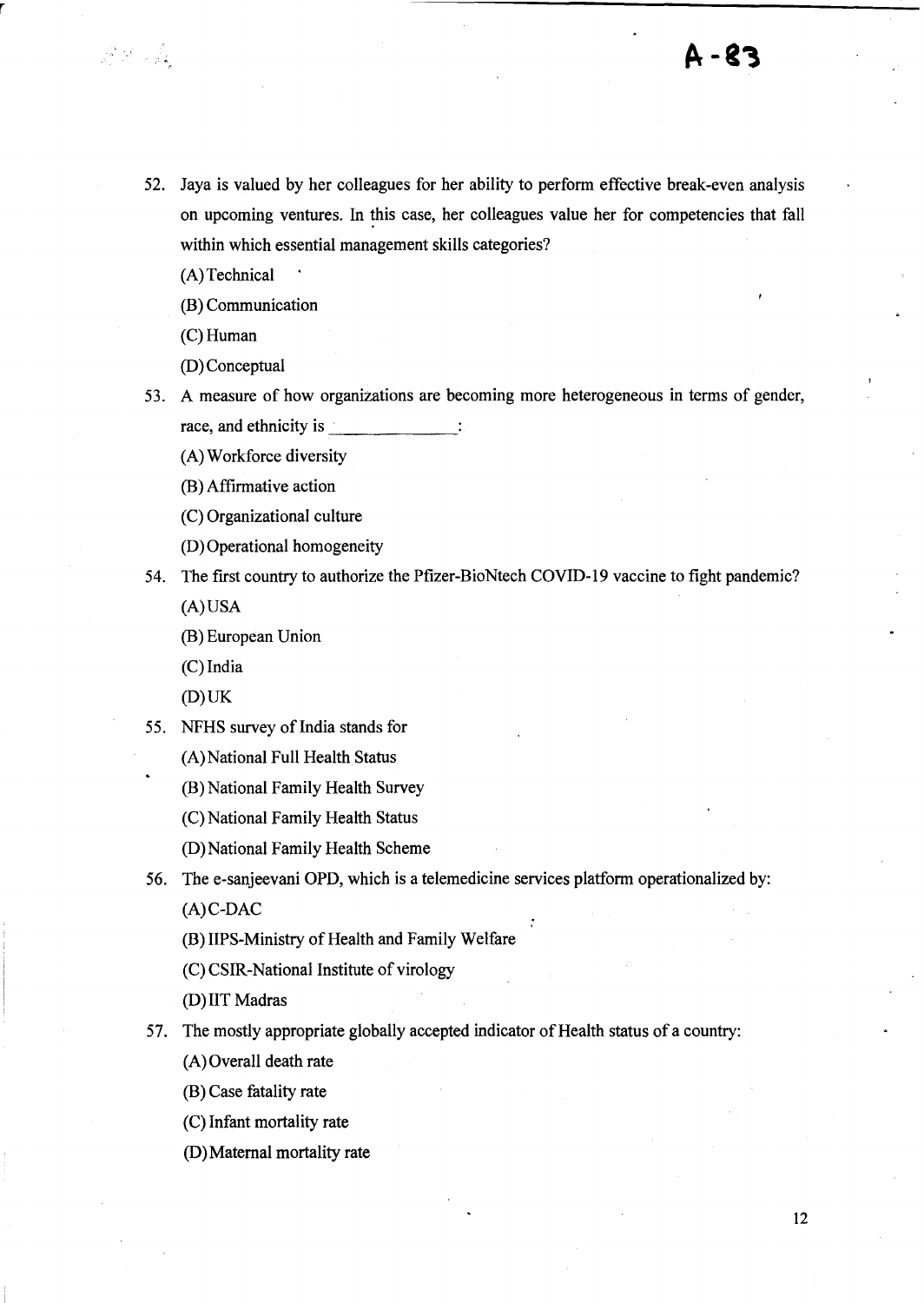58. The World Health Day is celebrated globally on for improvement of health  $(A)$ 31<sup>st</sup> September

 $(B)$  7<sup>th</sup> April

r

 $(C)$  10<sup>th</sup> November

(D) 10th December

I 59. If by mistake your result shows that you cleared the entrance exam, it is an example of:

(A) Type-I error

(B) Type-II error

(C) Unbiased decision

(D) Difficult to tell

60. The mean difference between 16 paired observations is 25 and the standard deviation of differences is 10. The value of statistic-t is:

 $(A)$ 4

(B) 10

(C) 16

 $(D)$  2

61. Correlation coefficient value is:

(A) Between 0 and 1

(B) Between -infinity to +infinity

(C) Always equal to 1

(D) Between  $+1$  to  $-1$ 

62. Multi collinearity is

(A) A high degree of correlation among the set of independent variables

(B) A high degree of correlation among the dependant and independent variables

(C) A low degree of correlation among the set of dependent variables

(D) A low degree of correlation among the set of;independent variables

63. In regression analysis, the variable that is being predicted is the:

(A) Response or dependent variable

(B) Independent variable

(C) Intervening variable

(D) Is usually X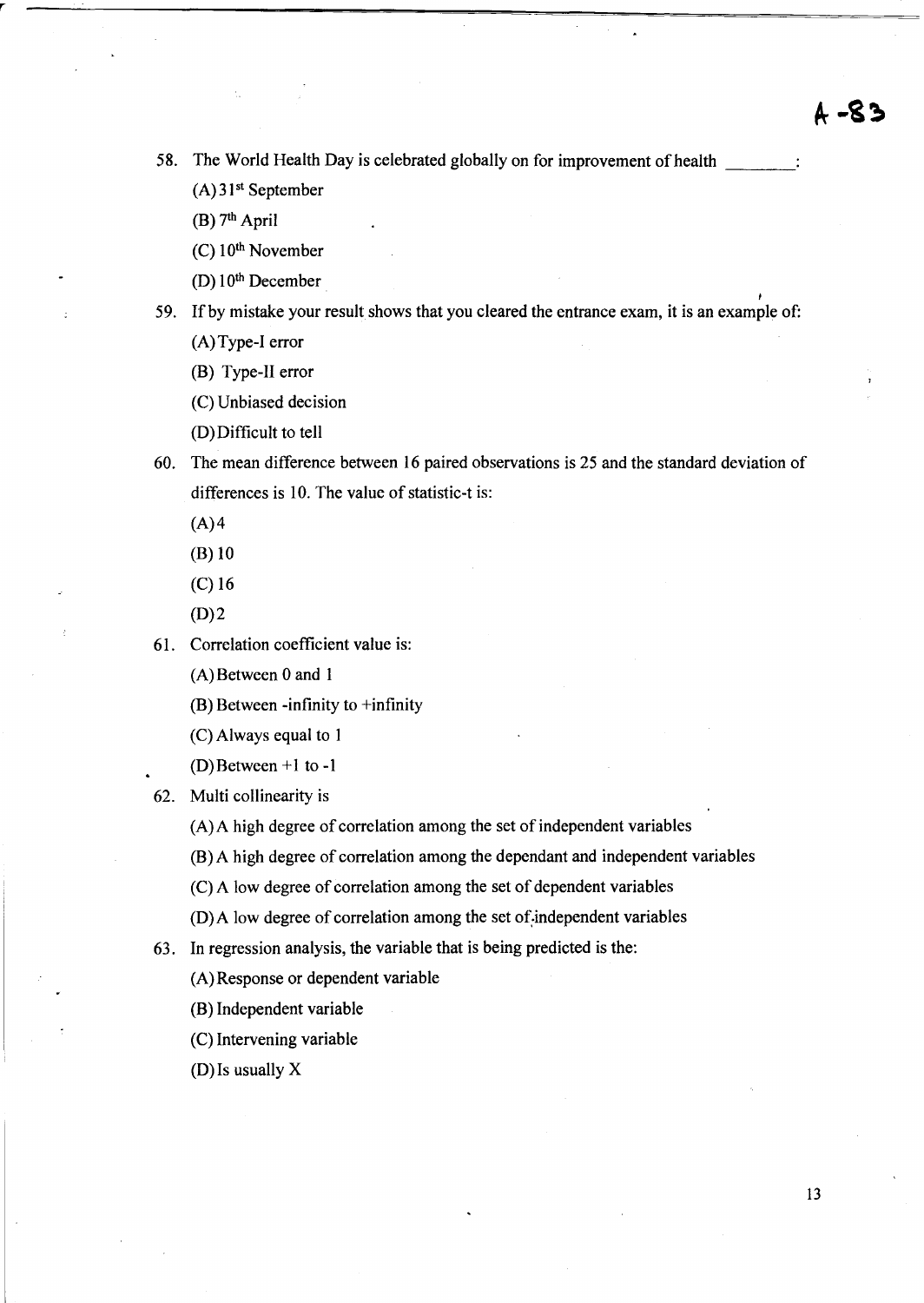- 64. Larger values of R-square imply that the observations are more closely grouped about the:
	- (A) Average value of the independent variables
	- (B) Average value of the dependent variable
	- (C) Least squares line

(D) Origin

 $\label{eq:2.1} \frac{\partial}{\partial t} = \frac{1}{2} \left( \frac{\partial}{\partial t} \right) \frac{\partial}{\partial t} \left( \frac{\partial}{\partial t} \right)$ 

r

- 65. If Indo-Bharathi Enterprises Limited repurchased 50 percent of its outstanding equity shares from the open (secondary) market, the result would be:
	- (A) A decline in EPS
	- (B) An increase in cash
	- (C) A decrease in total assets
	- (D) An increase in the number of stockholders
- 66. The weighted average cost of capital for a firm is the:
	- (A) Rate of return a firm must earn on its existing assets to maintain the current value of its stock
	- (B) Required rate which every project's internal rate of return must not exceed
	- (C) Coupon rate the firm should expect to pay on its next bond issue
	- (D) Maximum rate which the firm should require on any projects it undertakes
- 67.  $(1 + i)^n$  is:
	- (A)PVIF
	- (B) FVIF
	- (C)PVIFA
	- (D) FVIFA

68. A risk less stock index arbitrage profit is possible if the following condition holds:

 $\cdot$ 

- $(A)$  Fo, T = So  $(1 + Rf D)^T$
- (B) Fo,  $T >$  So  $(1 + Rf D)^T$
- (C) Fo, T< So  $(1 + Rf D)^T$
- (D) A and b only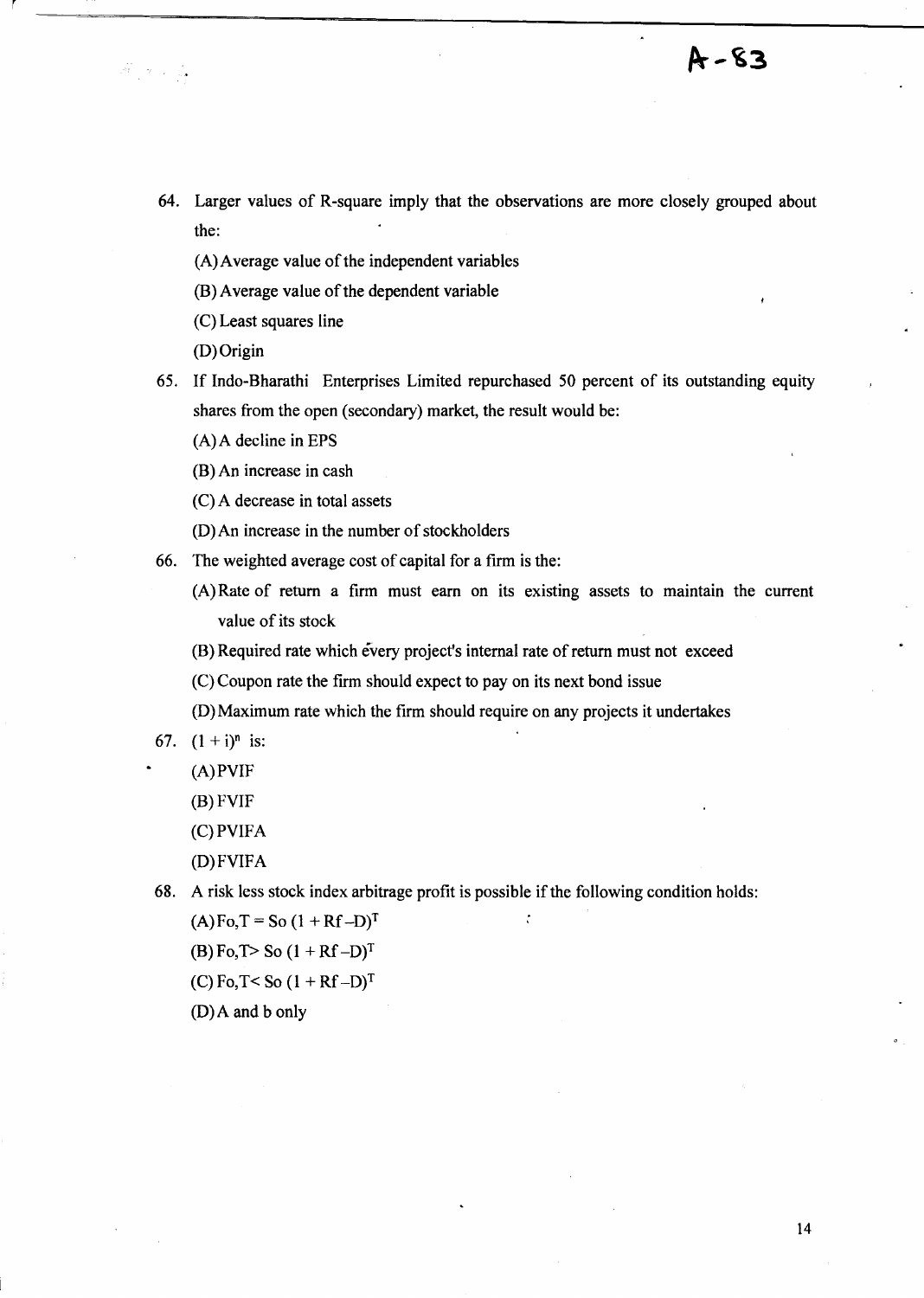# $4 - 83$

69. Assume that you manage a Rs. 50 crore equity portfolio. The portfolio beta is 0.85. You anticipate a cash inflow of Rs. 5 crore into the portfolio. Calculate the number of contracts you would need' to hedge your position and indicate whether you would go short or long. Assume that the price of the S&P NIFTY futures contract is 1062 and the multiplier is 250.

(A) 25 contracts short

(B) 18 contracts short

(C) 16 contracts long

CD) 19 contracts short

70. If you were to purchase an October option with an exercise price of 50 for Rs.8 and simultaneously sell and October Option with an exercise price of Rs. 60 for Rs.12, you would be:

(A) Bullish and taking a high risk

CB) Bullish and conservative

(C) Bearish and taking a high risk

CD) Bearish and conservative

----------**The** End----------